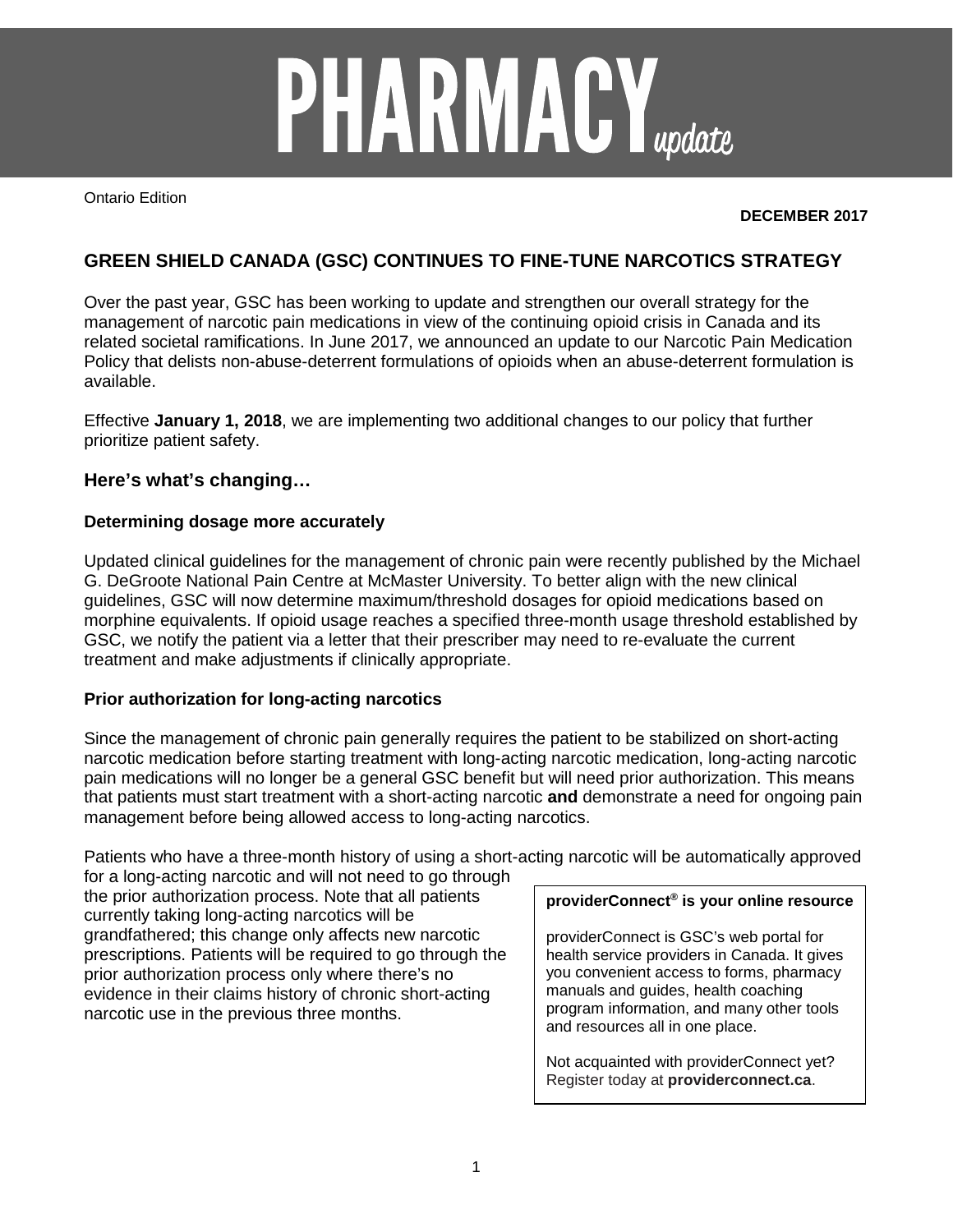# **Putting patient safety first**

Misuse and abuse of prescription narcotics has become a serious public health and safety issue in Canada. These changes to our narcotics strategy are another way in which GSC is doing our part to ensure patient safety.

# **GSC TRANSITION STRATEGY FOR OHIP+ AND EAP DRUGS**

As noted in the November Pharmacy Update, GSC will be facilitating the transition of eligible plan members to OHIP+, which is effective on January 1, 2018.

To confirm, plan members currently receiving drugs available under the Exceptional Access Program (EAP) will be required to have their physician submit an EAP funding request for the drug. The EAP will then send a letter back to the physician indicating whether the request is approved or denied. Pharmacists should ask to see this documentation before submitting EAP-eligible drug claims to GSC.

When a claim for a drug available from the EAP is adjudicated, GSC will deny the claim and the pharmacy will receive a CPhA message "**QQ – drug ineligible – specialty program drug**." A request for funding must be submitted to the EAP by the prescriber. Should a plan member meet the criteria for coverage and EAP funding is approved, then the claim must be submitted to OHIP+. However, if the plan member does not meet the criteria for EAP funding, there are intervention codes that can be used depending on the scenario. Please refer to the table below.

| <b>Scenario</b>                                                      | What to do                                                                                                                                                                                                                                                                                                                                    |
|----------------------------------------------------------------------|-----------------------------------------------------------------------------------------------------------------------------------------------------------------------------------------------------------------------------------------------------------------------------------------------------------------------------------------------|
| The plan member has applied to EAP and funding<br>has been approved. | Submit the claim to OHIP+. This claim cannot be<br>coordinated with GSC.                                                                                                                                                                                                                                                                      |
| The plan member has applied to EAP and funding<br>has been denied.   | Submit the claim to GSC using intervention code<br>DW = applied to prov. plan and rejected.                                                                                                                                                                                                                                                   |
| The plan member has not applied to EAP.                              | Advise the patient and prescriber to submit a<br>request for funding to the EAP and submit the<br>claim to GSC using intervention code $DX =$<br>applied to prov. plan, decision pending.                                                                                                                                                     |
|                                                                      | Use of this intervention code will trigger a 60-day<br>grace period to allow the patient to receive<br>treatment while awaiting an EAP funding decision.<br>Subsequent claims during the 60-day grace<br>period will not require an intervention code. Once<br>60 days have passed, GSC will not allow any<br>further claims.                 |
|                                                                      | Note that if the drug also requires approval from<br>GSC and prompt treatment initiation is required,<br>advise the patient and prescriber to apply to both<br>EAP and GSC simultaneously. Once GSC has<br>approved the drug, submit the claim to us using<br>the above intervention code while the EAP<br>funding decision is still pending. |